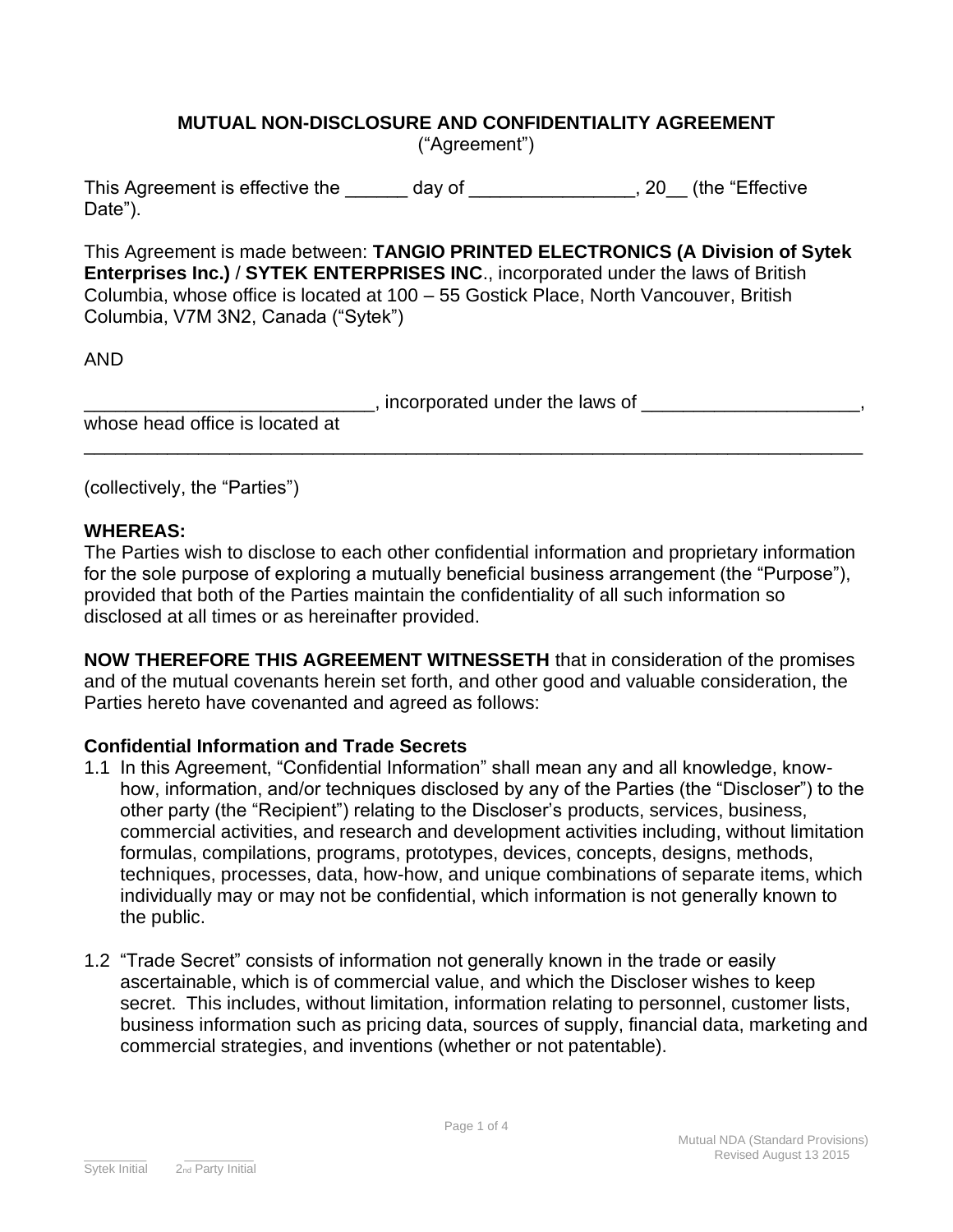1.3 However, such disclosures shall not be considered "Confidential Information" or "Trade Secret" for the purposes of this Agreement if and when it: (a) is published or becomes available to the general public other than through a breach of this Agreement; (b) is lawfully obtained by the Recipient from a third party with a valid right to disclose it, provided that said third party is not under a confidentiality obligation to the Discloser; (c) is independently developed by employees, agents or consultants of the Recipient who had no knowledge of or access to the Confidential Information and/or Trade Secrets as evidenced by the Recipient's business records; (d) was possessed by the Recipient prior to receipt from the Discloser, other than through prior disclosure by the Discloser, as evidenced by the Recipient's business records; or (e) is made subject to an order by judicial or administrative process requiring the Recipient to disclose any or all of the Confidential Information and/or Trade Secrets, provided however that the Recipient shall promptly notify the Discloser and allow the Discloser reasonable time to oppose such process before disclosing any of the Confidential Information and/or Trade Secrets.

For the Purposes of this Agreement, both Parties shall be entitled to the protections as Disclosers and subject to the obligations as Recipients.

## **Permissible Use of Confidential Information and Trade Secrets**

- 2. The Recipient shall only access and use the Confidential Information and/or Trade Secrets for the Purpose. No other use direct or indirect, of the Confidential Information and/or Trade Secrets is allowed without the prior written consent of the Discloser, including without limitation:
	- a. Duplication;
	- b. Experimentation;
	- c. Commercial exploitation;
	- d. Reverse-engineering;
	- e. Adaptation;
	- f. Translation or disclosure for any reason, other than pursuant to this Agreement, to third parties;
	- g. Manufacture, or sell any device or means incorporating any of the Confidential Information and/or Trade Secrets; and
	- h. Use of the Confidential Information and/or Trade Secrets as the basis for the design or creation of any device or means.

# **Disclosure of the Confidential Information and Trade Secrets**

- 3. The Recipient shall not disclose, directly or indirectly, the Confidential Information and/or Trade Secrets to third parties, except:
	- a. To their employees and agents who need to know the Confidential Information and/or Trade Secrets in the performance of activities directly related to the Purpose, and have signed Confidentiality Agreements prohibiting disclosure by them of any Confidential Information and/or Trade Secrets such as that disclosed to them under this Agreement; or
	- b. With the Discloser's prior written consent.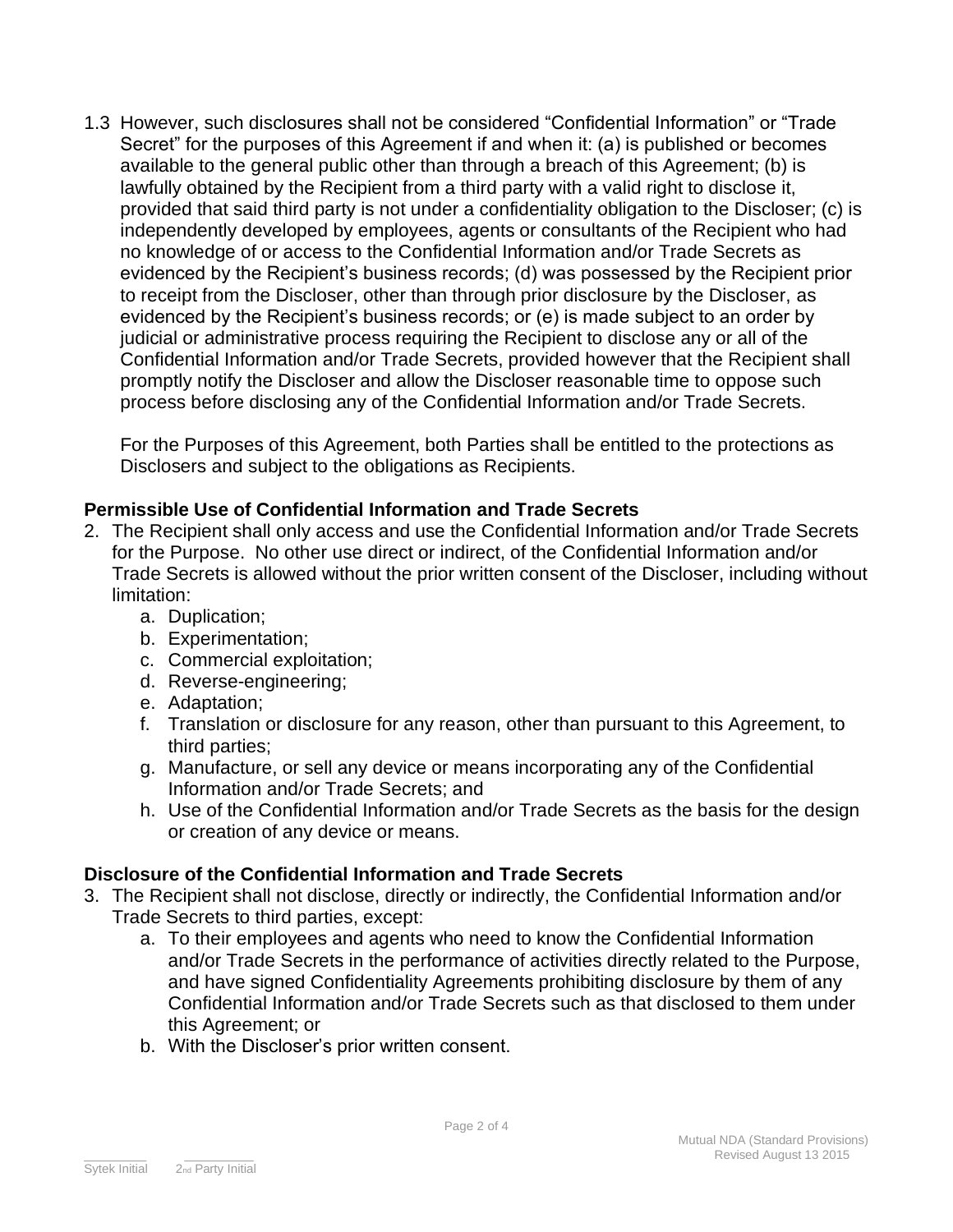- 4. The Recipient shall limit disclosure of Confidential Information and/or Trade Secrets to only those of its officers and employees who have reasonable need to know such Confidential Information and/or Trade Secrets in the course of the performance of their duties and then only after such officers and employees have undertaken to comply with the obligation undertaken by the Recipient hereunder.
- 5. The Recipient shall safeguard the Confidential Information and/or Trade Secrets against disclosure to others with the same degree of care as exercised with its own information of a similar nature.

## **Property Rights**

6. No right, license, title or interest, either express or implied, under any patent, copyright, trade secret, trademark or other property right is granted hereunder.

## **Non-competition**

7. The Recipient shall not directly or indirectly acquire any interest in, or design, create, manufacture, sell or otherwise deal with any item or product, containing, based upon, or derived from the Confidential Information and/or Trade Secrets, except where agreed to by both of the Parties in writing.

# **Term**

- 8. The term of this Agreement shall be four (4) years from the Effective Date first above written, unless earlier terminated by written notice to the other party or extended by written agreement of both parties hereto.
- 9. The Recipient's obligation not to use the Confidential Information except for the Purpose, and to not disclose and to prevent the disclosure of the Confidential Information, as set forth herein, shall continue to remain for five (5) years after the termination of this Agreement, however caused. The Recipient's obligations relating to Trade Secret, as set forth herein, shall survive any termination of this Agreement.

# **Entire Agreement**

10.This Agreement:

- a. Constitutes the entire agreement between the Parties relating to the Confidential Information and Trade Secrets;
- b. Supersedes any prior written or oral statements made between the Parties; and
- c. None of the terms of this Agreement shall be amended or modified except in writing signed both of the Parties.

#### **Governing Law**

- 11.This Agreement shall be governed by and construed in accordance with the laws of the Province of British Columbia in force therein without regard to its conflict of law rules.
- 12.Nothing in this Agreement excludes the Parties from seeking injunctive and equitable relief in a court of competent jurisdiction.